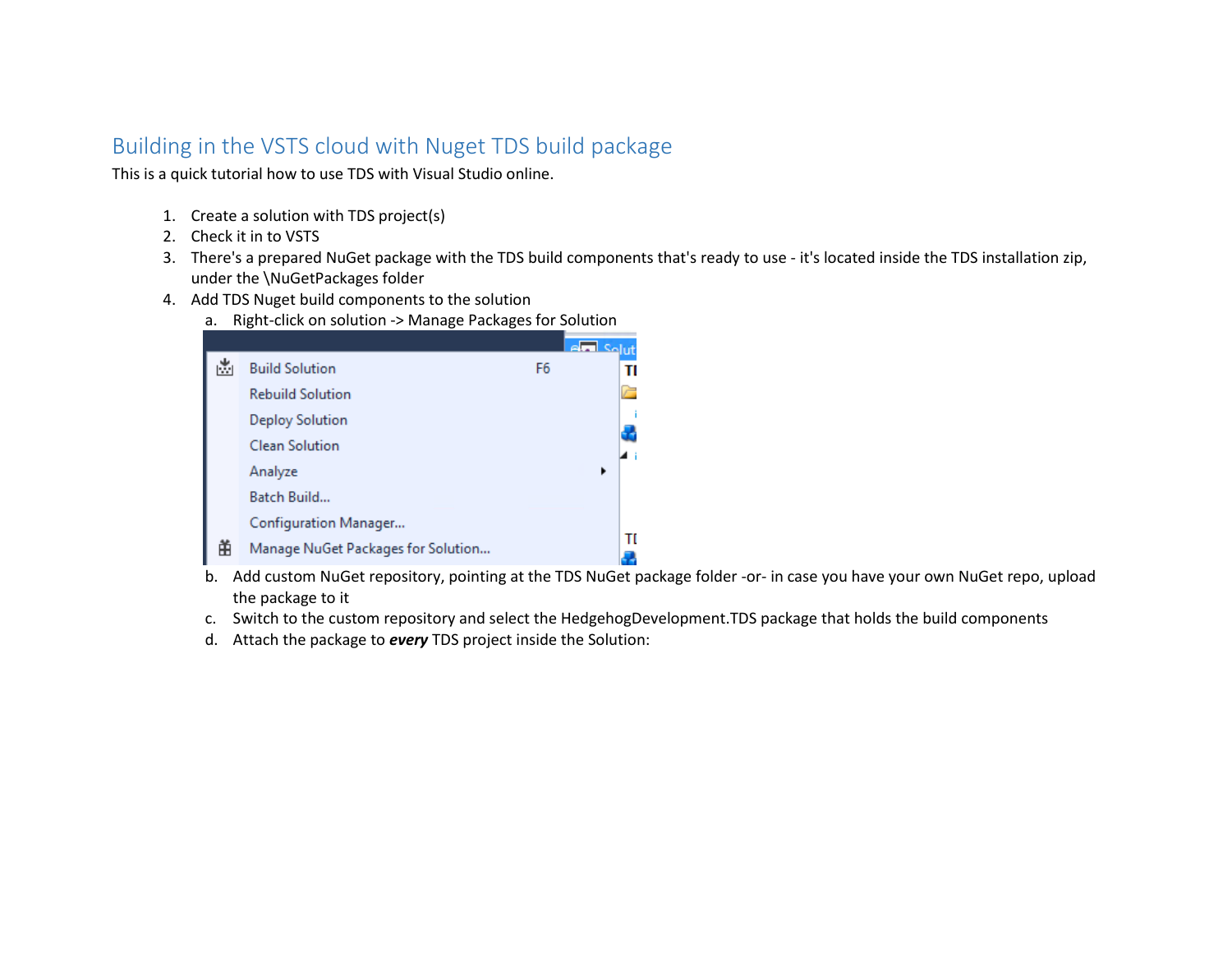| Manage Packages for Solution<br>Consolidate<br>Installed<br>Updates<br><b>Browse</b>                                                                                                                                        |           |                                                                                                                                                                                                                                                                                                                                                                                                   | Package source: Package source<br>- 章 |  |
|-----------------------------------------------------------------------------------------------------------------------------------------------------------------------------------------------------------------------------|-----------|---------------------------------------------------------------------------------------------------------------------------------------------------------------------------------------------------------------------------------------------------------------------------------------------------------------------------------------------------------------------------------------------------|---------------------------------------|--|
| Search (Ctrl+E)<br>$\mathcal{P}$ + $\Box$ Include prerelease                                                                                                                                                                |           |                                                                                                                                                                                                                                                                                                                                                                                                   |                                       |  |
| HedgehogDevelopment.TDS by Charles Turano<br><b>Co</b><br>Adds Team Development for Sitecore (TDS) build components to a TDS project. This removes the need to install TDS on a build server when building<br>TDS projects. |           | HedgehogDevelopment.TDS<br>G<br>$Version(s) - 1$                                                                                                                                                                                                                                                                                                                                                  |                                       |  |
| TDS2RocksConnector by Charles Turano<br>$\bullet$                                                                                                                                                                           | v5.5.0.15 | $\rule{0.15}{0.15mm}\nightharpoonup$ Project $\wedge$                                                                                                                                                                                                                                                                                                                                             | Version                               |  |
| Allows TDS and Rocks to communicate                                                                                                                                                                                         |           | ■ TDS Project<br><b>W</b> TDS Project 2                                                                                                                                                                                                                                                                                                                                                           | 5.5.0.15                              |  |
| v1.2.0<br>TemplateDiagram by Sean Kearney                                                                                                                                                                                   |           | □ Web Project                                                                                                                                                                                                                                                                                                                                                                                     |                                       |  |
| $\ddot{\bullet}$<br>Visualize your Sitecore templates in a diagram.                                                                                                                                                         |           | <b>Installed: 5.5.0.15</b>                                                                                                                                                                                                                                                                                                                                                                        | Uninstall                             |  |
|                                                                                                                                                                                                                             |           | Version: Latest stable 5.5.0.15                                                                                                                                                                                                                                                                                                                                                                   | Install                               |  |
|                                                                                                                                                                                                                             |           | $\left(\sqrt{2}\right)$ Options<br><b>Description</b><br>Adds Team Development for Sitecore (TDS) build components to a TDS project. This<br>removes the need to install TDS on a build server when building TDS projects.<br>5.5.0.15<br>Version:<br>Charles Turano<br>Author(s):<br>Date published: Monday, June 13, 2016 (6/13/2016)<br>TDS<br>Tags:<br><b>Dependencies</b><br>No dependencies |                                       |  |

- 
- f. On VS start, check-in your changes to source control
- 5. Prepare a build definition on the VSTS build server. Two options here:
	- a. Option 1: Visual Studio Build (don't use "Restore NuGet Packages" because it's deprecated)
		- i. Set a solution target
		- ii. Point at the correct build platform and build configuration
		- iii. Select the VS version you are building against
		- iv. Select the MSBuild Architecture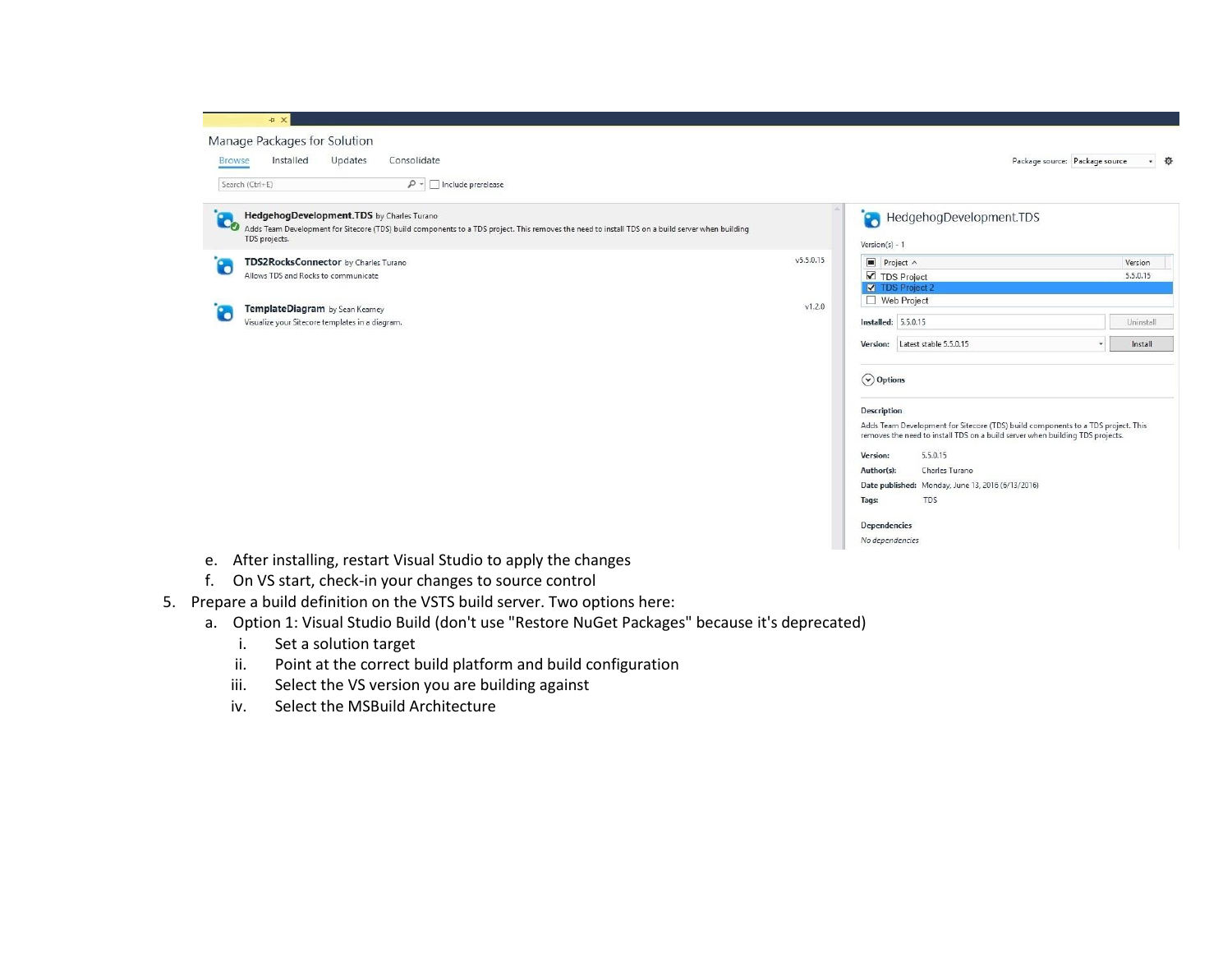| $9$ Undo<br>智 Queue build<br>$Save =$        |          |                          |                                                |
|----------------------------------------------|----------|--------------------------|------------------------------------------------|
| Add build step                               |          | <b>Build solution</b>    |                                                |
| NuGet restore                                |          | Solution                 | <path file="" solution="" the="" to=""></path> |
| ia<br>NuGet Installer                        | ×        | <b>MSBuild Arguments</b> |                                                |
|                                              |          | Platform                 | Any CPU                                        |
|                                              |          | Configuration            | Cloud                                          |
| <b>Build solution</b>                        |          | Clean                    | $\blacktriangledown$                           |
| $\mathbf{\mathsf{X}}$<br>Visual Studio Build | $\times$ | Visual Studio Version    | Visual Studio 2015                             |
|                                              |          | <b>Advanced</b>          |                                                |
|                                              |          | ∡ Control Options        |                                                |
|                                              |          | Enabled                  | $\blacktriangledown$                           |
|                                              |          | Continue on error        | П                                              |
|                                              |          | Always run               | □                                              |
|                                              |          | Timeout                  | $\mathfrak o$                                  |
|                                              |          |                          |                                                |
|                                              |          | More Information &       |                                                |

- v. Add NuGet Installer step
	- 1. Point it to the correct Solution path
	- 2. Set Restore as Installation type
	- 3. Move the Nuget Installer step ahead of the build step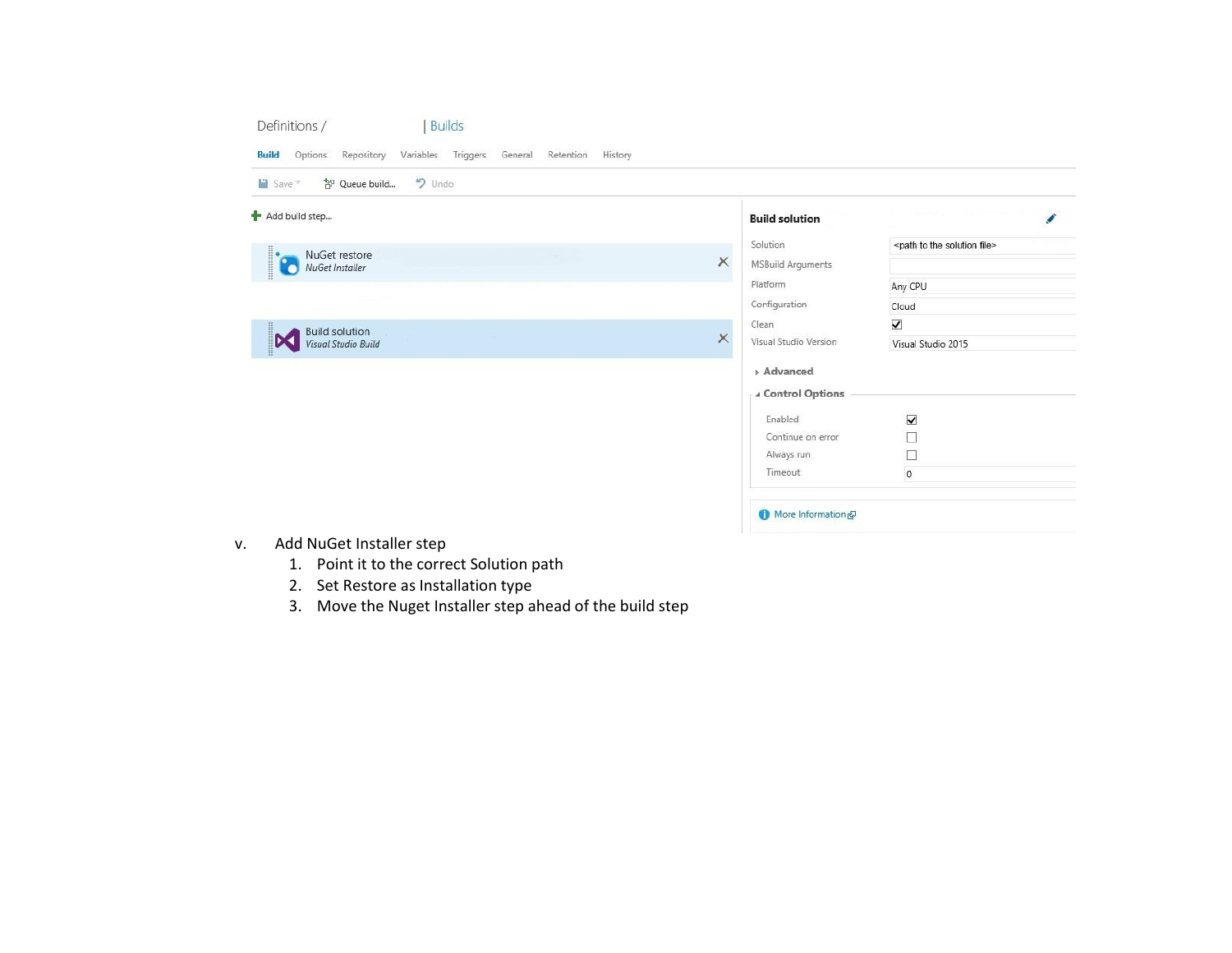## Definitions / Builds

| $9$ Undo<br>智 Queue build<br>$Save =$     |                                                                            |                                                |                                   |
|-------------------------------------------|----------------------------------------------------------------------------|------------------------------------------------|-----------------------------------|
| Add build step                            |                                                                            | <b>NuGet restore</b>                           |                                   |
| NuGet restore                             | Path to solution or<br>packages.config<br>$\times$<br>Path to NuGet.config | <path file="" solution="" the="" to=""></path> |                                   |
| $\mathbf{C}$<br>о<br>NuGet Installer<br>٠ |                                                                            |                                                |                                   |
|                                           |                                                                            | Installation type                              | $\bullet$ Restore $\circ$ Install |
|                                           |                                                                            | Disable local cache                            |                                   |
| <b>Build solution</b>                     | NuGet arguments<br>⊿ Advanced                                              |                                                |                                   |
| Visual Studio Build                       |                                                                            |                                                |                                   |
|                                           |                                                                            | Path to NuGet.exe                              |                                   |
|                                           |                                                                            | ▲ Control Options                              |                                   |
|                                           |                                                                            | Enabled                                        |                                   |
|                                           |                                                                            | Continue on error                              | $\frac{1}{2}$                     |
|                                           |                                                                            | Always run                                     | $\Box$                            |
|                                           |                                                                            | Timeout                                        | $\overline{0}$                    |
|                                           |                                                                            |                                                |                                   |
|                                           |                                                                            |                                                |                                   |

- b. Option 2: Using an MSBuild step (don't use "Restore NuGet Packages" because it's deprecated)
	- i. Set a solution target
	- ii. Point at the correct build platform and build configuration
	- iii. Select the MSBuild version you want to use
	- iv. Select the MSBuild Architecture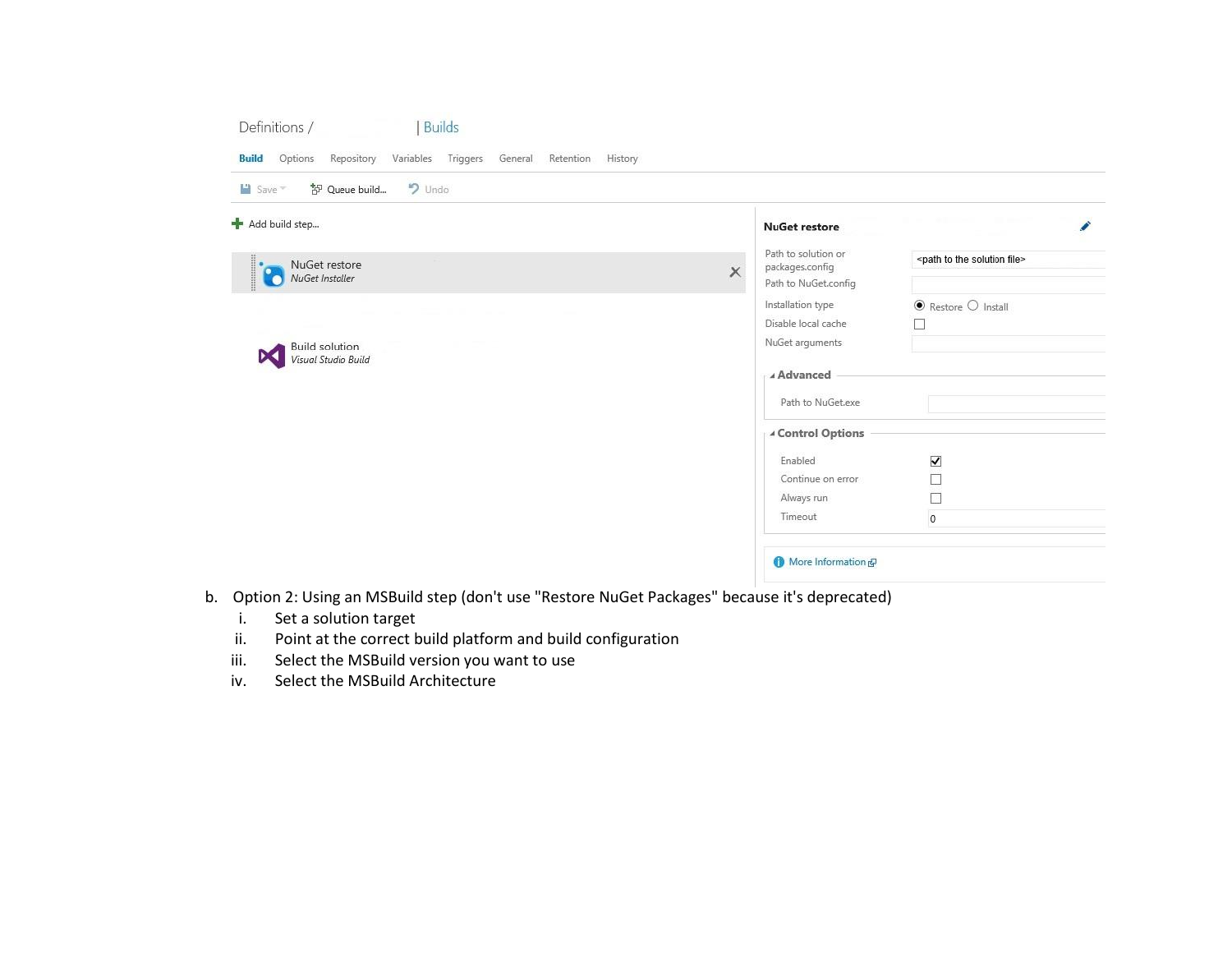| • Undo<br>$\blacksquare$ Save $\tau$<br>智 Queue build |  |                               |                                                |
|-------------------------------------------------------|--|-------------------------------|------------------------------------------------|
| Add build step                                        |  | <b>Build solution</b>         |                                                |
| NuGet restore                                         |  | Project                       | <path file="" solution="" the="" to=""></path> |
| NuGet Installer                                       |  | Platform                      | Any CPU                                        |
| <b>Build solution</b><br>$\ddot{\mathbf{v}}$          |  | Configuration                 | Cloud                                          |
| MSBuild                                               |  | ×<br><b>MSBuild Arguments</b> |                                                |
|                                                       |  | Clean                         | $\blacktriangledown$                           |
|                                                       |  | 4 Advanced                    |                                                |
|                                                       |  | Restore NuGet Packages        | $\Box$                                         |
|                                                       |  | Record Project Details        | D                                              |
|                                                       |  | MSBuild                       | $\bullet$ Version $\circ$ Specify Location     |
|                                                       |  | <b>MSBuild Version</b>        | MSBuild 14.0                                   |
|                                                       |  | <b>MSBuild Architecture</b>   | MSBuild x86                                    |
|                                                       |  | ∡ Control Options             |                                                |
|                                                       |  | Enabled                       | $\blacktriangledown$                           |
|                                                       |  | Continue on error             | $\Box$                                         |
|                                                       |  | Always run                    | $\Box$                                         |
|                                                       |  | Timeout                       | $\circ$                                        |

- v. Add NuGet Installer step (same instruction as with Option 1)
- vi. Move the Nuget Installer step ahead of the build step
- c. Prepare the TDS license
	- i. Install the TDS license information as Variables for the build definition *do NOT use the keychains to encrypt the*  variables, because the license will not work - reference to VSTS docs

<https://www.visualstudio.com/docs/build/define/variables>

- 1. TDS\_Owner for company
- 2. TDS\_Key for the license key